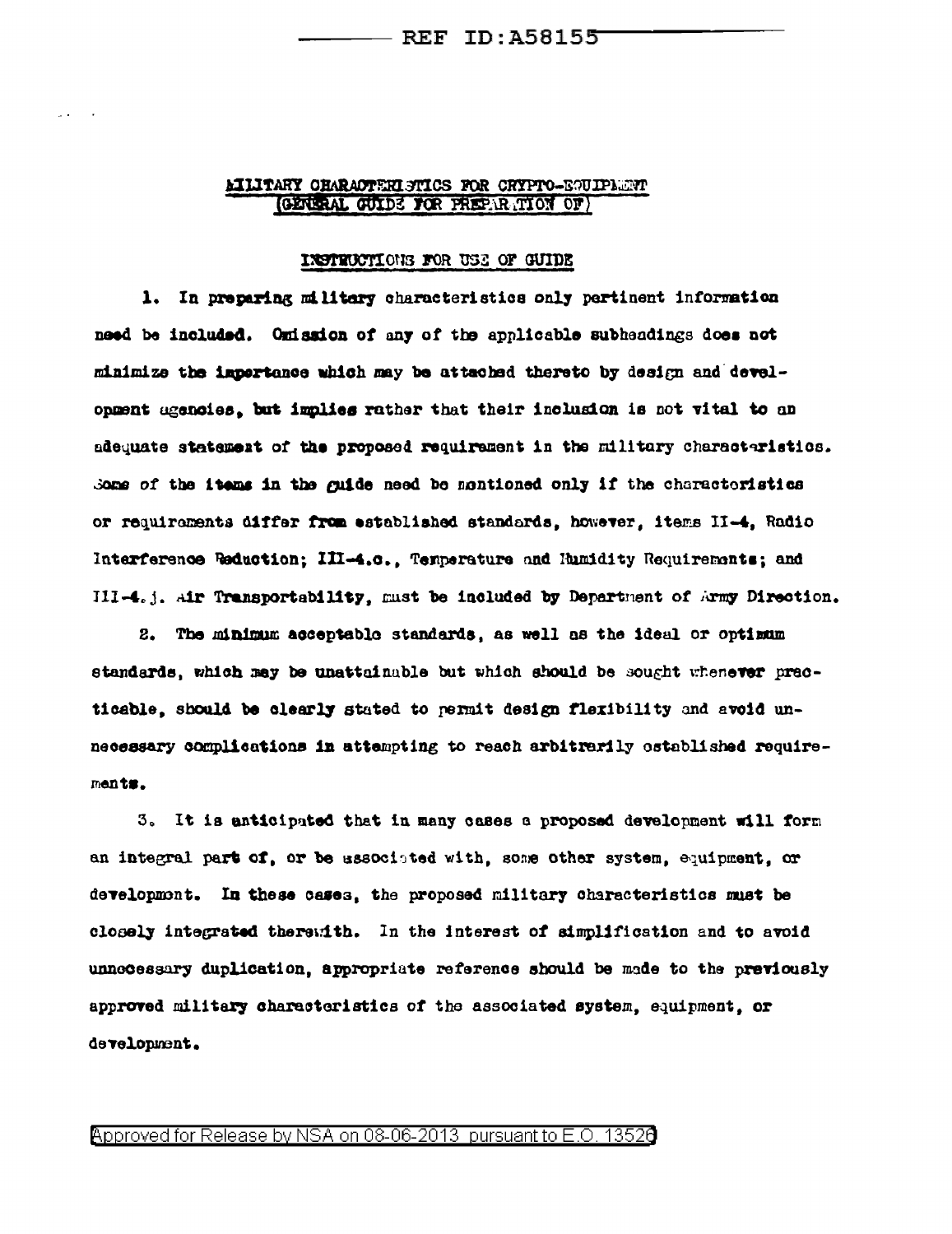4. This cutline is published as a guide, and it is not intended that any statement of military characteristics not in conformance herewith shall not be considered. However, military characteristics in final form for presentation to the Army Security Agency Technical Committee will be in accordance with this outline.

5. In the preparation of military characteristics using this general guide, only the headings and subheadings preceded by the Roman and Arabic numerals should be repeated verbatim. Subheadings should be numbered consecutively regardless of ondssions.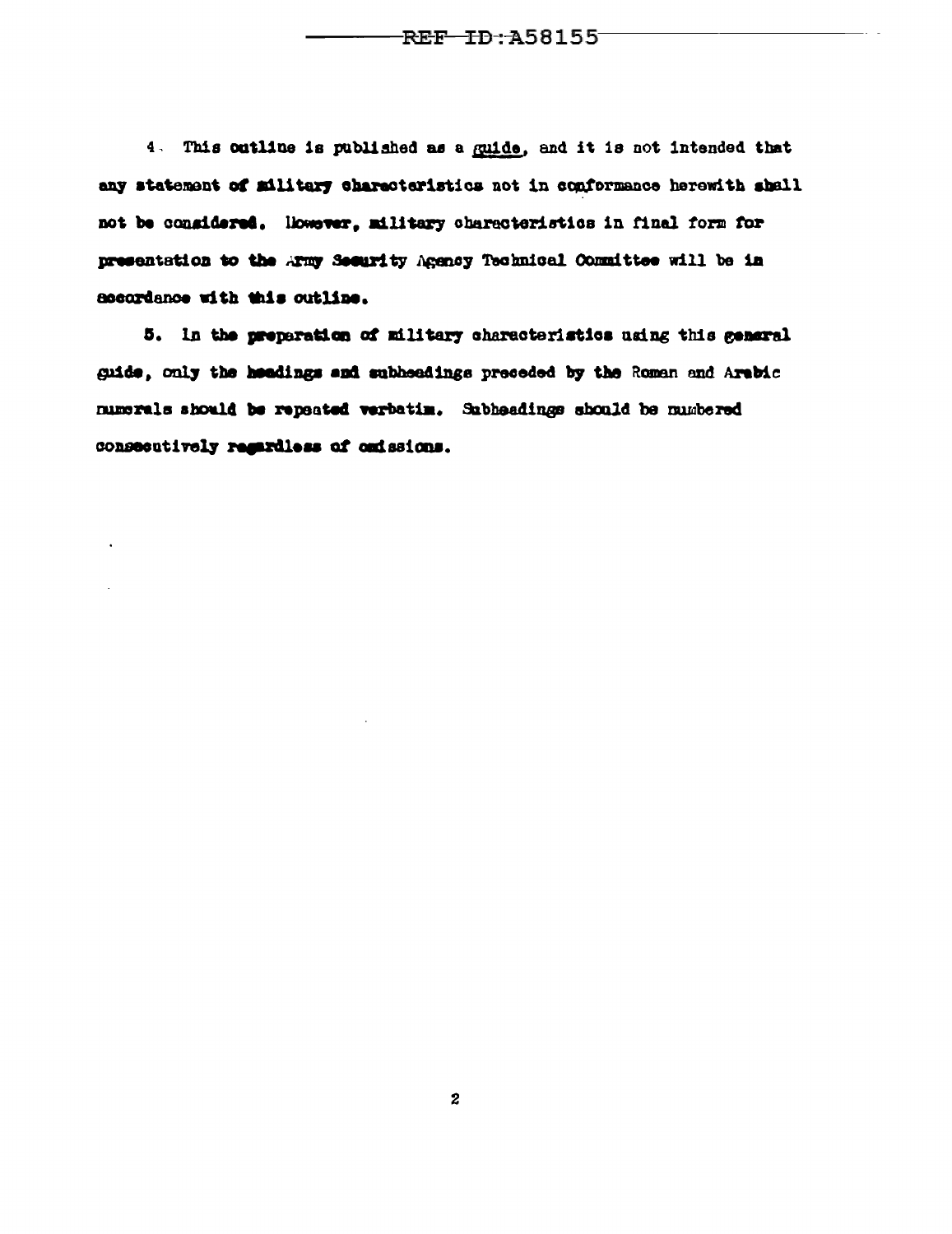Prepared by Date Approved by ASATC Date (To be completed by RA)

LITTARY CH.R.OTARLETICS for

(Descriptive title or nomenclature)

Submitted by Date

#### WE INFORMATION

#### 1. Objective

a. A statement in general terms of the primary operational need to be satisfied.

b. A statement of the secondary operational needs to be satisfied, directly related to or directly affecting the primary need.

### 2. Proposed Sarvice Employment

a. Units or schelons in which equipment is to be utilized.

b. Mobile or fixed installations in which equipment is to be utilized, (man pack, type of aircraft, vehicles, and/or ground locations.)

c. Proposed internal location of equipment.

Note: Any special requirements of the equipment (its location, placement, environment requirements, or equipment operations, etc. ) necessitating special considerations in the design of the physical characteristies of the station, aircraft, or vehicle or any special requirements for associated equipments should be stuted.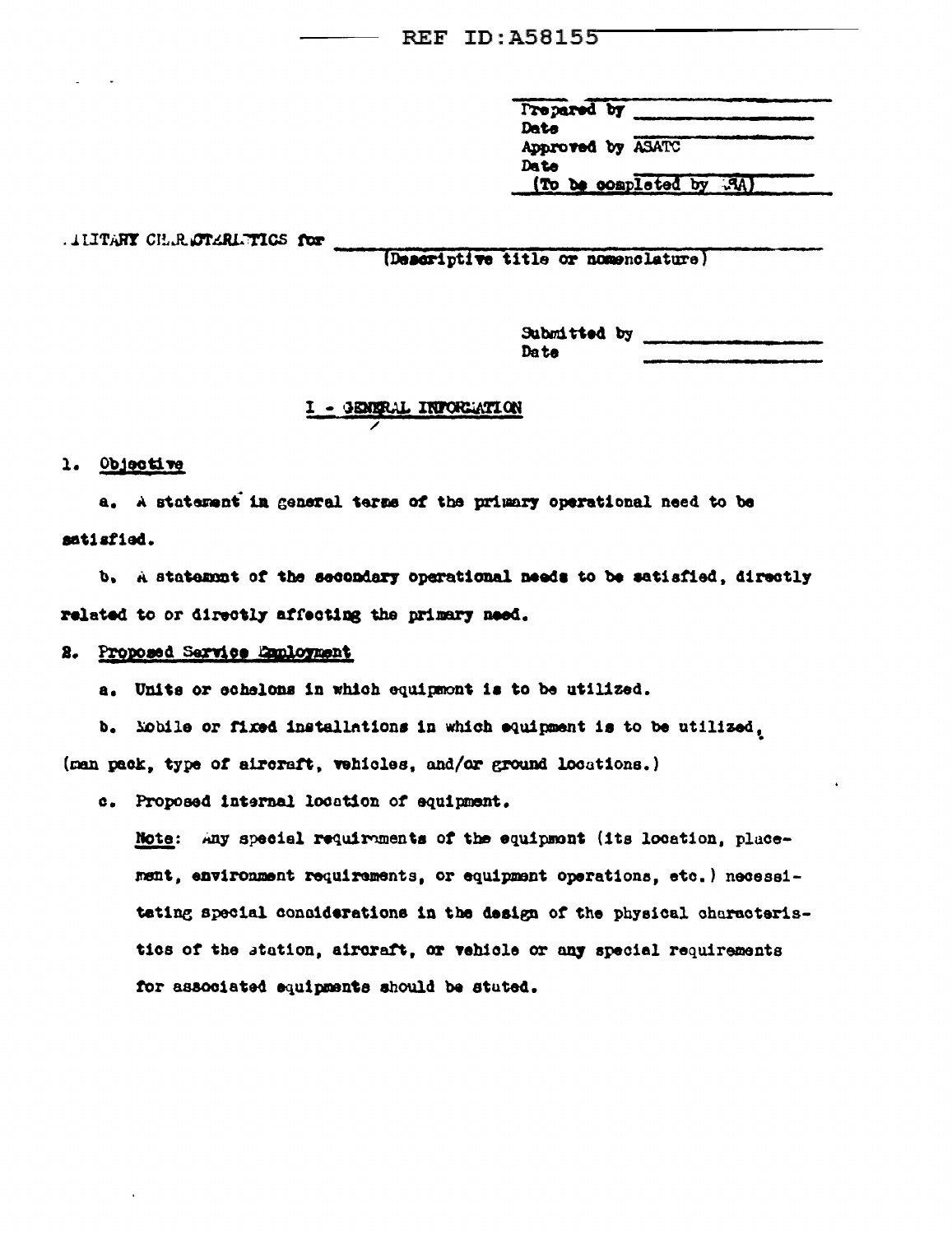-REF- ID : A58155

d. Inter- or intra-system relationship. A statement of the general operational relationship the equipment is to have with other equipment and/or  $\texttt{system}(\texttt{s}).$ 

e. Equipment or systems relationship. Related military characteristics and/or nomenclature for associated systems, equipments, or developments.

f. Technical characteristics of associated equipment, existing or under development.

#### II - OPERATIONAL CHARACTERISTICS

Hote: The data furnished in this section should include all features which are required to meet the stated operational need.

1. Security

- a. Grade of security.
- b. Time limits of a cryptoperiod.
- c. Time period in which security of intelligence is assured.
- d. Number of stations in a cryptonet.

e. Number of transmissions and/or word groups transmitted in a cryptonet within a cryptoperiod.

- 2. Functional Requirements
	- a. Input signal.
	- b. Output signal.
	- c. Type of transmission.
	- d. Bandwidth.
	- e. Channel requirements.
	- f. Types of data to be transmitted.
		- (1) Types of data acceptance.
		- (2) Types of data presentation.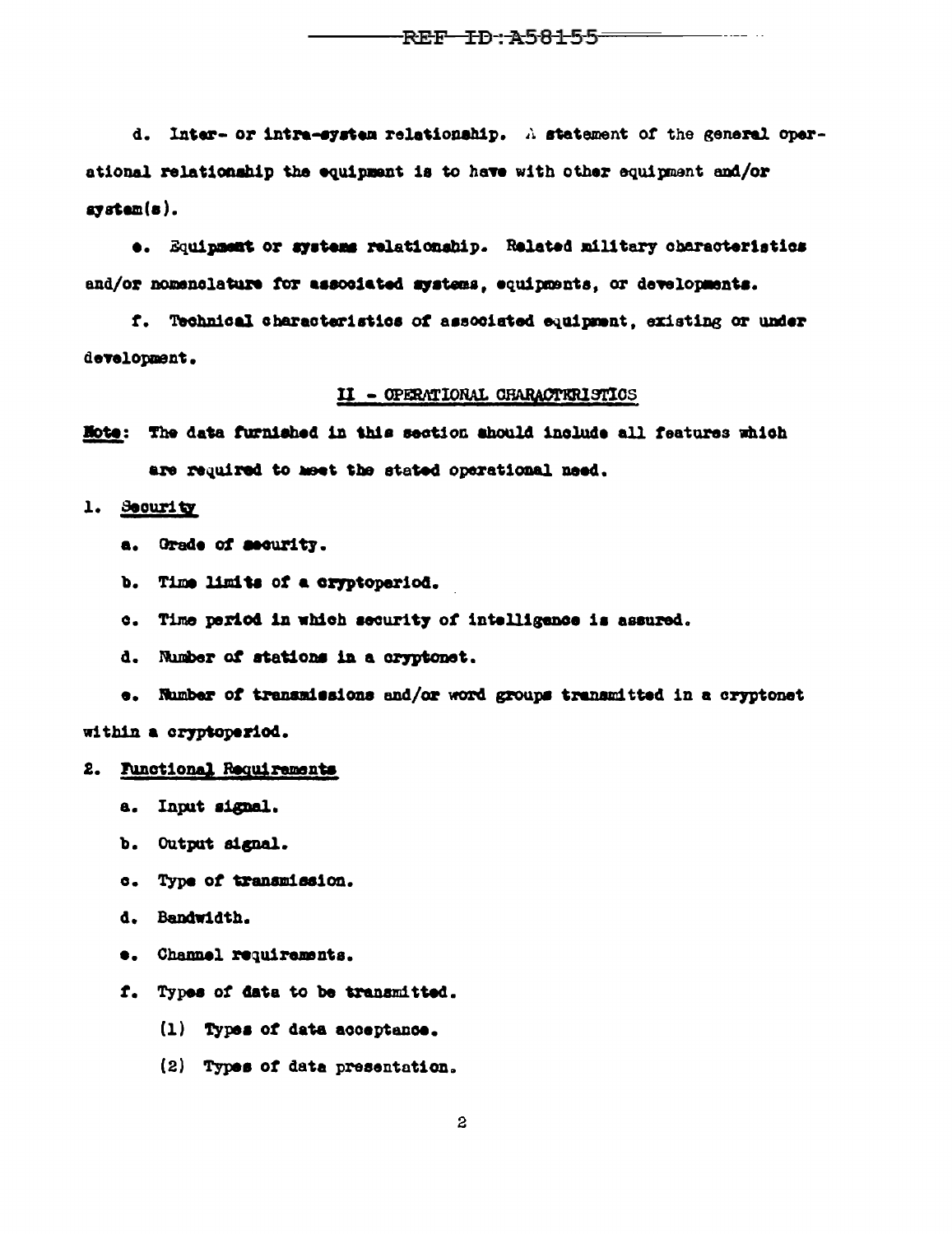- g. Speed of operation.
- h. Provision for key setting.
- 1. Provision for indicators.

3. Range of Transmission/Reception (include a brief statement of range required under average and anticipated extreme operating conditions, including comments on weather, topography, geography, etc., which may affect range.)

4. Radio Interfarence Reduction (including anti-jamming)

Mote: Mention should be mede of the interference problem with specific statement of the required standards necessary to protect proposed equipment from external interference, whether acoustical, electrical or electromagnetic, including jamming, and to prevent interference to other equipments from the equipment proposed. (D.A. Memo. 105-25-5. 10 June 48 and D.A. Mamo. 105-25-8, 1 Dec 48, Inclosure 1.)

- 5. Spurious Rediation of Cleartert
- 6. Stability
	- Electrical and/or electronic (including frequency.) a.
	- b. Mechanical.
	- c. Thermal.
- 7. Resolution
	- a. Selectivity.
	- b. Sensitivity.
	- c. Signal-to-noise ratio.
	- d. Accurecy or fidelity.
- 8. Power Requirement (voltage, frequency, wattage)
	- a. Lain.
	- b. Emergency or standby.
	- c. Permissible variation.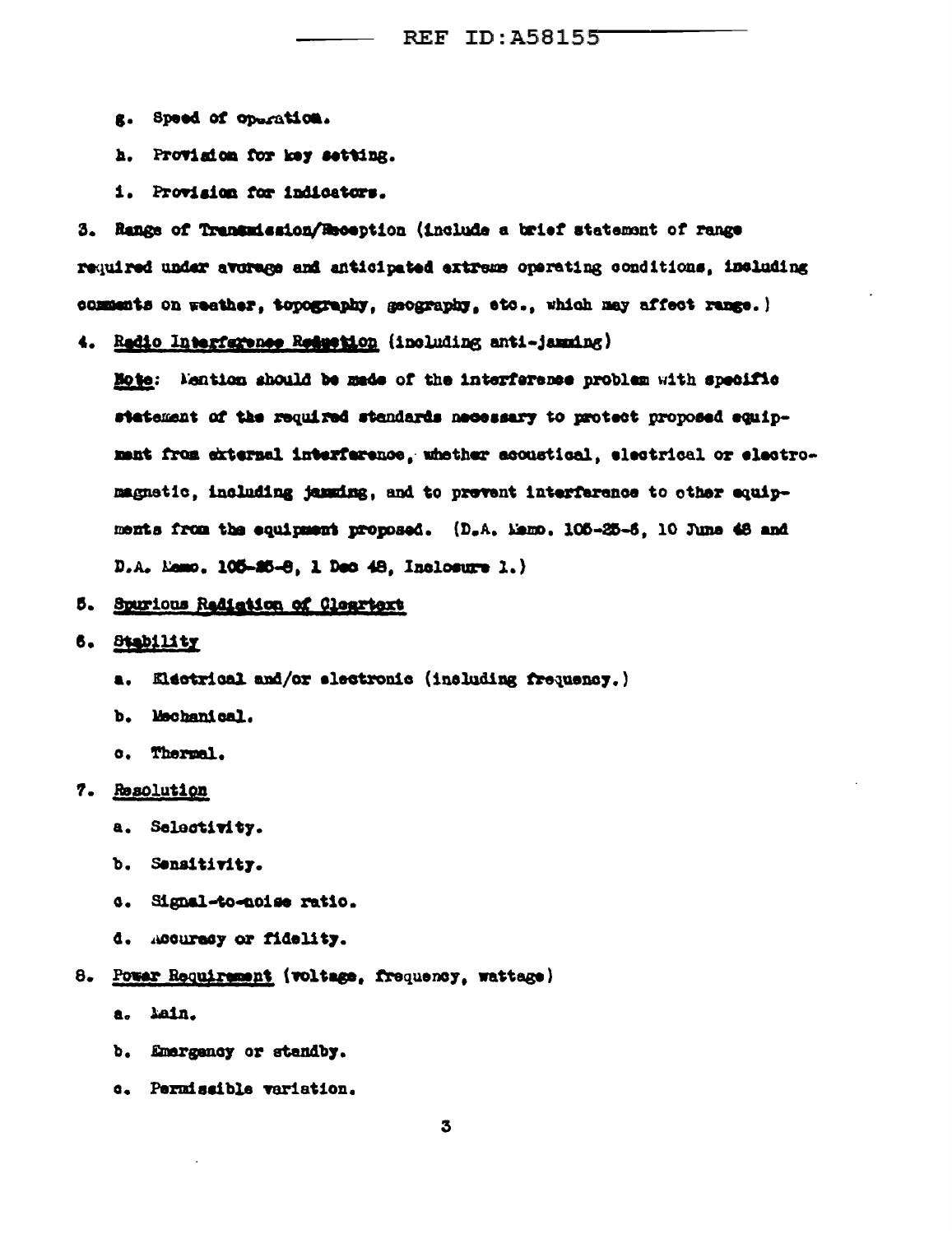#### 9. Equipment Operating Position Requirements

10. Special Features (significant operational characteristics not in above outline)

#### III - PHYSICAL CHARACTERISTICS

- In the interest of universal adaptability, simplification of maintenance, **Note:** minimizing the number of special spare parts and facilitating procurement, all systems and equipments should be outlined herein with the view towards using a maximum of standard items of equipment, components and parts, where such standardization will not restrict design and development or introduce undesirable operational characteristics. Equipment shall be so designed as to permit use of standard meters and test equipmont, wherever possible and to be adaptable to alteration.
- 1. Weight and Volume Factors
	- a. Desired and maximum acceptable weight limits.
	- b. Desired and maximum acceptable volume limits.
- 2. Arrangement and Coordination of Component Units (power supply, mounting rack, tables, safes, etc.)

# 3. Arrangement and Coordination of Crypto-Equipment in relation to Associated **Equipment**

# 4. Operation, Transportation, Packaging, and Storage Requirements

- a. Vibration and shock.
- b. Acceleration.

c. Temperature and humidity requirements (AGAO-S 400.24 (12 Apr 48) CSGSP-E. Inclosure 2.)

d. Ventilation.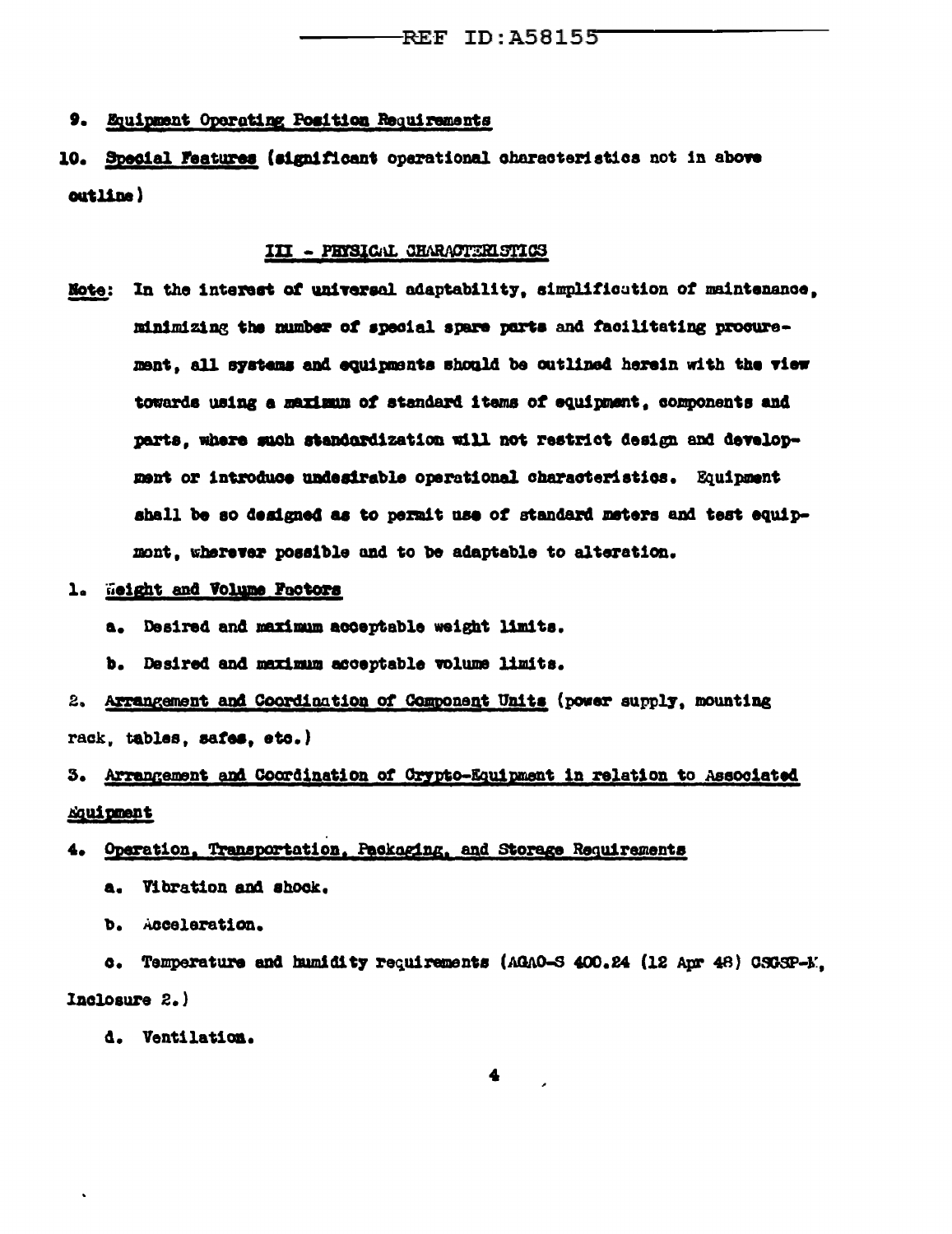e. Atmospher. pressure.

- f. Dust and spray.
- g. Submarsion.
- h. Wind.
- 1. Illumination.

j. Air transportability (phase of air operation) (AGAO-S 452.1 (15 Sep 47) CSCRD/D-M. Inclosure 3.)

# 5. Destruction Requirements

6. Special Features (significant physical characteristics not within above  $outLine)$ 

#### IT - LUIPPENT OPERATION AND MAINTENANCE CHARACTERISTICS

1. Operating Time (hours per day) (probable maximum continuous operating periode)

2. Permissible Scope of Continuous and Periodic Adjustments, Tuning, Calibrating, Laintenance, etc.

Note: The conditions under which maintenance is to be performed and the extent of maintenance anticipated, including time, space for necessary repair and replacement work, should be clearly defined.

# 3. Safety Features

- **4. Operating personnel.**
- b. Maintenance personnel.
- c. Equipment.

# 4. Maximum Acceptable Preparation Periods from Packaged for Storage or Shipment Conditions to Secured or Power Off Conditions